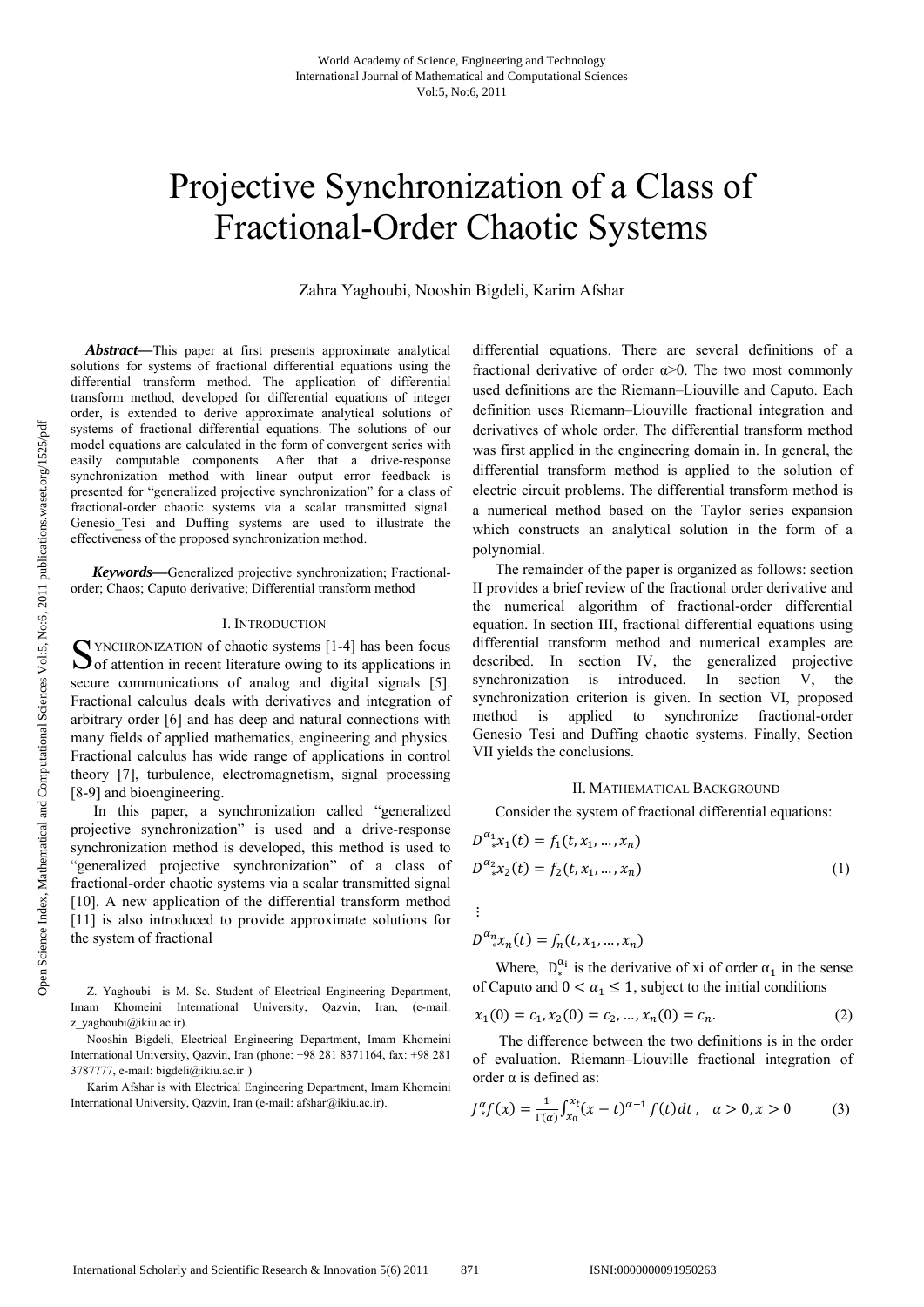Where,  $x_0$  and  $x_t$  are the initial and final state vectors, and:

$$
\Gamma(z) = \int_0^\infty t^{z-1} e^{-t} dt \tag{4}
$$

 And the Riemann–Liouville and Caputo fractional derivatives of order  $\alpha$ , are defined respectively, as:

$$
D_{x0}^{ \alpha} f(x) = \frac{d^{m}}{dx^{m}} \left[ J^{m-\alpha} f(x) \right] \tag{5}
$$

$$
D_{*x0}^{\ \alpha}f(x) = J^{m-\alpha} \left[\frac{d^m}{dx^m} f(x)\right] \tag{6}
$$

Where  $m - 1 < \alpha \le m$  and  $m \in N$ .

#### III. FRACTIONAL DIFFERENTIAL TRANSFORM method

 In this section, we introduce the fractional differential transform method used in this paper to obtain approximate analytical solutions for the system of fractional differential equations. This method has been developed as follows:

$$
D_{x0}^{q}f(x) = \frac{1}{\Gamma(m-q)} \frac{d^{m}}{dx^{m}} \left[ \int_{x0}^{x} \frac{f(t)}{(x-t)^{1+q-m}} dt \right]
$$
\n(7)

$$
f(x) = \sum_{k=0}^{\infty} F(k) (-x_0)^{k/a}
$$
 (8)

Where  $\alpha$  is the order of fraction and  $F(k)$  is the fractional differential transform of f (x).

**Theorem1.** If 
$$
f(x) = g(x) \pm h(x)
$$
, then  $F(k) = G(k) \pm H(k)$ .  
\n**Theorem2.** If  $f(x) = g(x) h(x)$ , then  $F(k) = \sum_{l=0}^{k} G(l) H(k-l)$   
\n**Theorem3.** If  $f(x) = g_1(x)g_2(x) \dots g_{n-1}(x)g_n(x)$ , then

$$
F(k) = \sum_{k_{n-1}=0}^{ } \sum_{k_{n-2}=0}^{ } \cdots \sum_{k_{2}=0}^{ } \sum_{k_{1}=0}^{ } G_{1}(k_{1}) G_{2}(k_{2} - k_{1})
$$
  
 
$$
\cdots G_{n-1}(k_{n-1} - k_{n-2}) G_{n}(k - k_{n-1})
$$
 (9)

**Theorem4.** If 
$$
f(x) = D_{x0}^q[g(x)]
$$
, then  
\n
$$
F(k) = \frac{r(q+1+k/q)}{r(1+k/q)} G(k+\alpha q)
$$

Proofs of theorems were brought in [9].

### IV. DEFINITION OF GENERALIZED PROJECTIVE SYNCHRONIZATION

 Let us at first introduce the projective synchronization and the generalized synchronization at first.

For two identical chaotic systems which are coupled through the variable z in the form:

$$
\begin{cases}\nD_x^{\alpha} x_m = A(z) x_m \\
D_x^{\alpha} x_s = A(z) x_s \\
D_x^{\alpha} z = A(x_m, z)\n\end{cases} \tag{10}
$$

 $\lim_{t\to\infty} \|\sigma x_m - x_s\| = 0$ 

 $x_m$  is synchronized to  $x_s$  up to a scaling factor  $\sigma$ , via "projective synchronization". Besides, for the following two chaotic systems in unidirectional coupling form:

$$
\begin{cases}\nD_x^{\alpha}x = f(x) \\
D_x^{\beta}y = g(y, u_\mu(x))\n\end{cases} (11)
$$

If  $\mu = 0$ , then y has no relation to x. When  $\mu = 0$ , the two systems are said to be "generalized synchronization".

Consider the following chaotic systems:

$$
\begin{cases}\nD_x^{\alpha}x = f(x) \\
D_x^{\alpha}y = g(y, h(x, y))\n\end{cases} \tag{12}
$$

If there exists a constant  $\sigma \in \mathbb{R} - \{0\}$  such that:

$$
\lim_{t \to \infty} \|\sigma x - y\| = 0 \tag{13}
$$

Then we regard the two systems are synchronized. Such synchronization is called "generalized projective synchronization".

### V. THE PROPOSED METHOD: GENERALIZED PROJECTIVE SYNCHRONIZATION OF A CLASS OF FRACTIONAL-ORDER CHAOTIC SYSTEMS

 Assume the fractional order chaotic drive systems under study can be written as:

$$
D^{\alpha}_{*}x = f(x) = Ax + BF(cx) + E \tag{14}
$$

 Since the adoption of a scalar transmitted signal is suitable and expected for synchronization and secure communication, we choose the output of the system like:

$$
y = Cx \tag{15}
$$

and use the scalar signal to drive the fractional-order response system which is constructed in the form:

$$
D^{\alpha}_{*}\tilde{x} = A\tilde{x} + \sigma(BF(cx) + E) + K(\sigma y - \tilde{y})
$$
\n(16)

Where  $\tilde{x} \in \text{Rn}, \ \tilde{y} = \text{C}\tilde{x}$ , and  $\sigma$  is the synchronization scaling factor,  $K \in \mathbb{R}$ n is a feedback gain matrix to be decided such that the synchronization error  $\|\sigma x - \tilde{x}\|_2 \to 0$  as t→∞. Then, the error system can be expressed as:

$$
D^{\alpha}_{*}e = (A - KC)e
$$
 (17)

$$
D^{\alpha}_{*}\varepsilon = (A^{T} - C^{T}K^{T})\varepsilon = A^{T}\varepsilon + C^{T}u \qquad (18)
$$

Where the input  $u = -k^{T} \varepsilon$  of system (AT, CT) acts as a state feedback.

**Lemma1.** System  $D^{\alpha}_{*}x = Ax$  is:

• Asymptotically stable if and only if  $|\arg(\lambda i(A))| > \alpha \pi/2$ ,  $i = 1, 2, ..., n$ , where  $\arg(\lambda i(A))$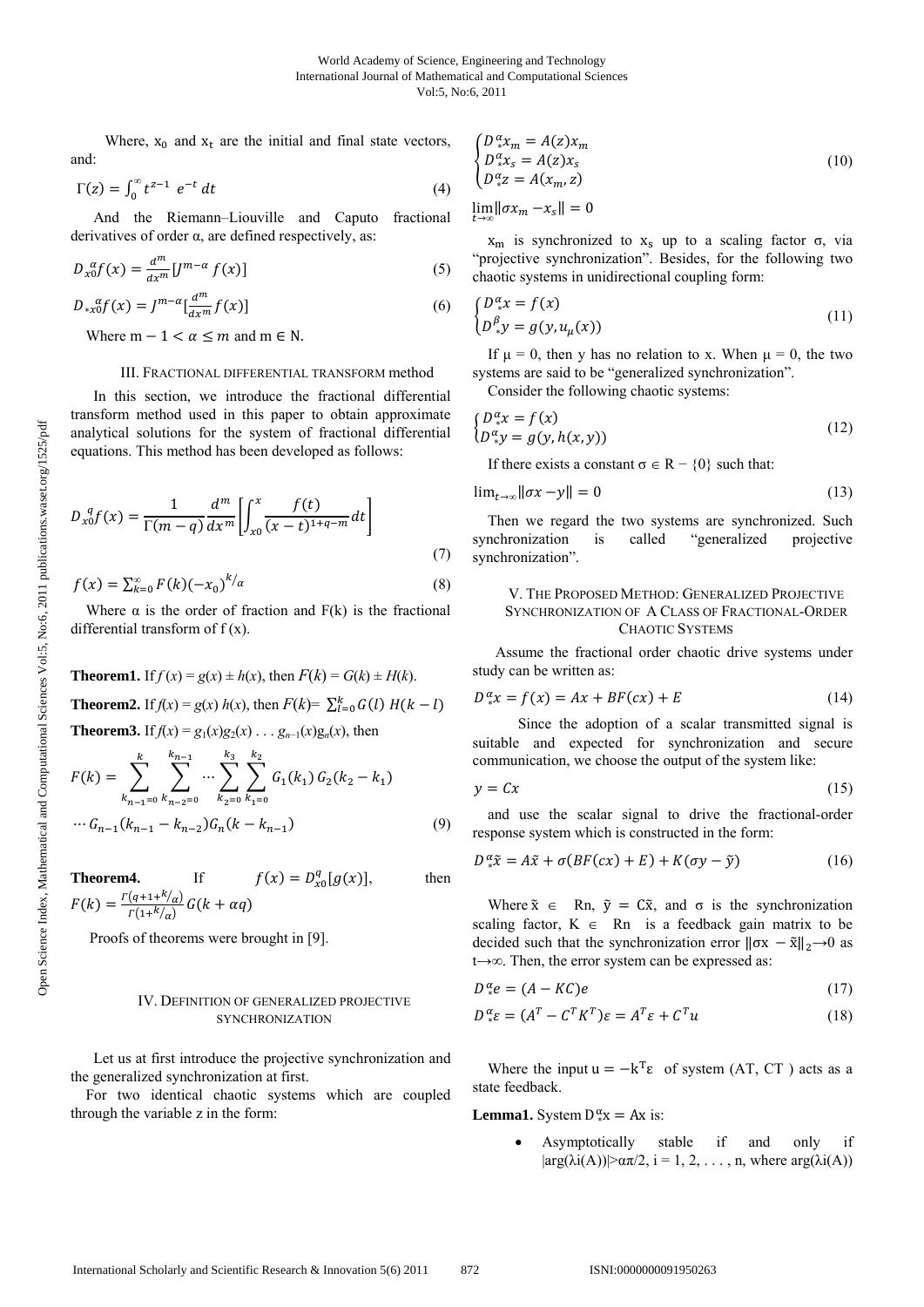denotes the argument of the Eigen value λi of A. In this case, the components of the state decay towards 0 like t−α;

Stable if and only if either it is asymptotically stable or those critical Eigen values which satisfy  $|\arg(\lambda i(A))| = \alpha \pi/2$  have geometric multiplicity one.

#### VI. SIMULATIONS

 In this section, the proposed method is applied to synchronize fractional-order Genesio\_Tesi and Duffing chaotic systems.

 The fractional-order Genesio\_Tesi chaotic systems can be expressed in this form:

 $\mathbf{z}$ 

$$
\begin{pmatrix} D^{q_1}x_1 \\ D^{q_2}x_2 \\ D^{q_3}x_3 \end{pmatrix} = \begin{pmatrix} 0 & 1 & 0 \\ 0 & 0 & 1 \\ -1.1 & -1.1 & -0.45 \end{pmatrix} \begin{pmatrix} x_1 \\ x_2 \\ x_3 \end{pmatrix} + \begin{pmatrix} 0 \\ 0 \\ 1 \end{pmatrix} x_1^2
$$
  
(19)  

$$
y = C(x_1, x_2, x_3)^T = x_1
$$
  

$$
q = [1, 1, 0.95].
$$
  

$$
\begin{pmatrix} D^{q_1}x_1 \\ D^{q_2}x_2 \\ D^{q_3}x_3 \end{pmatrix} = \begin{pmatrix} 0 & 1 & 0 \\ 0 & 0 & 1 \end{pmatrix} \begin{pmatrix} \tilde{x}_1 \\ \tilde{x}_2 \\ \tilde{x}_3 \end{pmatrix}
$$

$$
\begin{pmatrix} D^{\pi} \tilde{x}_1 \\ D^{\pi} \tilde{x}_2 \\ D^{\pi} \tilde{x}_3 \end{pmatrix} = \begin{pmatrix} 0 & 1 & 0 \\ 0 & 0 & 1 \\ -1.1 & -1.1 & -0.45 \end{pmatrix} \begin{pmatrix} \tilde{x}_1 \\ \tilde{x}_2 \\ \tilde{x}_3 \end{pmatrix}
$$

$$
+ \sigma \begin{pmatrix} 0 \\ 0 \\ 1 \end{pmatrix} x_1^2 + k(\sigma y - \tilde{y})
$$
(20)

We can set the Eigen values  $\lambda i = -1$  of A–KC with K= (2.55, 0.7525,-3.244). The phase diagrams of (19) and (20) are plotted together in Fig. 1(a) and (b) with scaling factor  $\sigma=2$ and 4. The curves of synchronization errors are shown in Fig. 2 and 3 with  $\sigma$  =4, which indicate that the chaos synchronization between (19) and (20) is achieved.





Fig. 1 The attractors of drive system (19) and response system (20) with q = (1, 1, 0.95) (a)  $\sigma$  = 2 (b)  $\sigma$  = 4



Fig.2 Synchronization errors of drive system (19) and response system (20)



Fig.3 Synchronization of the fractional-order chaotic Genesio\_Tesi systems (19) and (20) with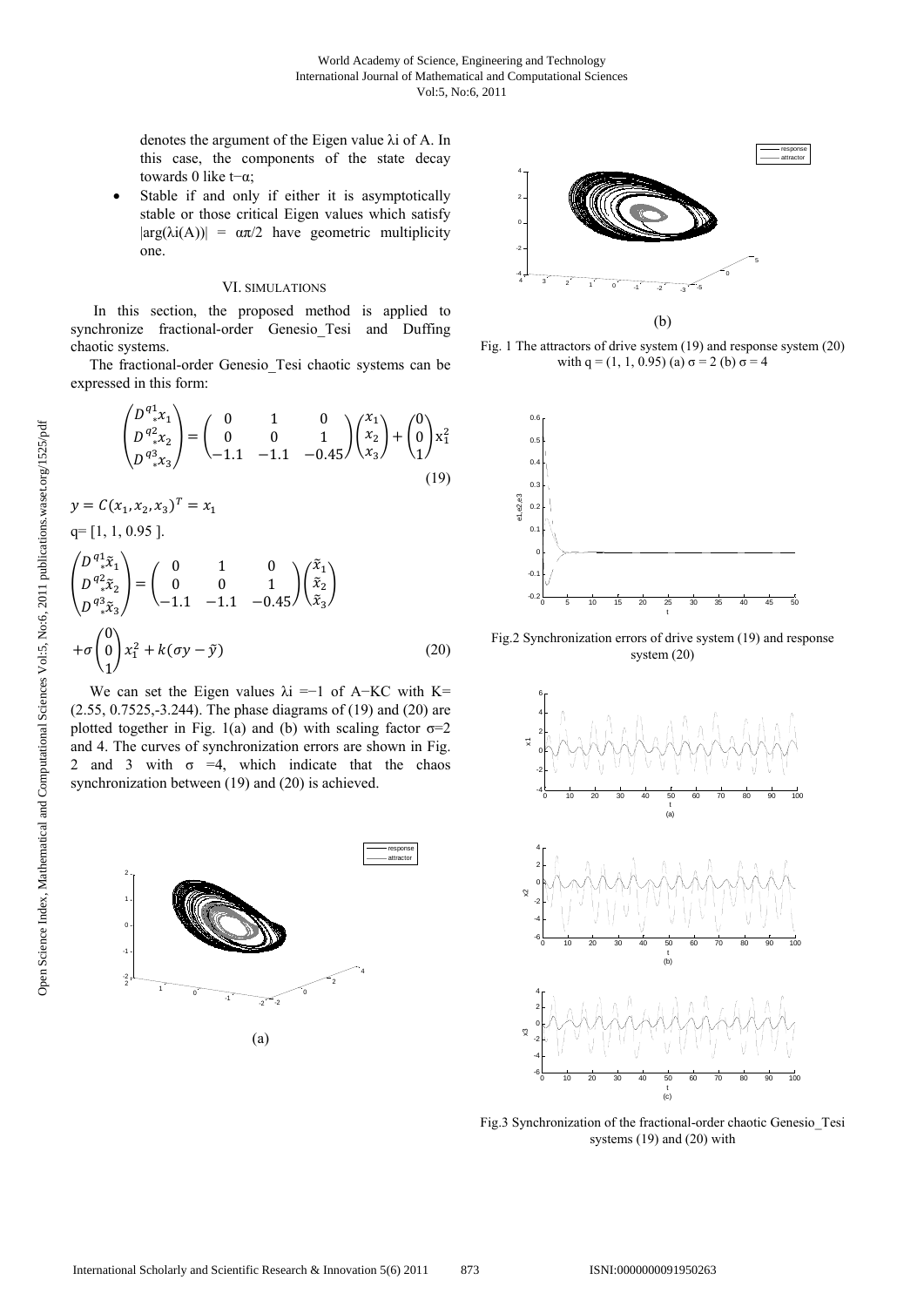K=  $(2.55, 0.7525, -3.244)$ , $\sigma = 4$ . (a) x1,  $\tilde{x}$ 1; (b) x2,  $\tilde{x}$ 2; (c) x3,  $\tilde{x}$ 3. The fractional-order Duffing chaotic system, the equation will be defined as follows:

$$
\begin{aligned}\n\binom{D^{q_1^*}x_1}{D^{q_2^*}x_2} &= \binom{0}{1} \quad \frac{1}{-0.15} \binom{x_1}{x_2} + \binom{0}{-1} x_1^3 + \\
\binom{0}{0.3} \cos(t) & \text{(21)} \\
y &= C(x_1, x_2)^T = x_1 \\
q &= [0.9, 1]. \\
\binom{D^{q_1^*}x_1}{D^{q_2^*}x_2} &= \binom{0}{1} \quad \frac{1}{-0.15} \binom{\tilde{x}_1}{\tilde{x}_2} + \sigma \left[ \binom{0}{-1} x_1^3 + \\
\binom{0}{0.3} \cos(t) + k(\sigma y - \tilde{y}) & \text{(22)}\n\end{aligned}
$$

We can set the Eigen values  $\lambda i = -1$  of A–KC with K= (1.85, 1.7225). The phase diagrams of (21) and (22) are plotted together in Fig.4 (a) and (b) with scaling factor  $\sigma = 2$ and 4. The curves of synchronization errors are shown in Fig. 5 and 6 with  $\sigma$  =4, which indicate that the chaos synchronization between (21) and (22) is achieved.



Fig.4 The attractors of drive system (21) and response system (22) with  $q = (0.9,1)$  (a)  $\sigma = 2$  (b)  $\sigma = 4$ 



Fig.5 Synchronization errors of drive system (21) and response system (22)



Fig.6 Synchronization of the fractional-order chaotic Duffing systems (21) and (22) with K= (1.85, 1.7225),  $\sigma = 4$ . (a) x1,  $\tilde{x}$ 1; (b) x2,  $\tilde{x}$ 2.

#### VII. CONCLUSIONS

 In the present work we demonstrate that fractional order Genesio\_Tesi and Duffing chaotic systems can be synchronized using a scalar transmitted signal It is further observed that the synchronization starts earlier for larger values of fractional order q.

#### **REFERENCES**

- [1] Pecora LM, Carroll TL. Synchronization in chaotic systems. Phys Rev Lett 1990;64(8):821.
- [2] Pecora LM, Carroll TL. Driving systems with chaotic signals. Phys Rev A 1991;44:2374.
- [3] Kocarev L, Parlitz U. General approach for chaotic synchronization with applications to communication. Phys Rev Lett 1995;74:5028.
- [4] Carroll TL, Heagy JF, Pecora LM. Transforming signals with chaotic synchronization. Phys Rev E 1996;54(5):4676.
- [5] Hilfer R. Applications of fractional calculus in physics. USA: World Scientific; 2001.
- [6] Podlubny I. Fractional differential equations. San Diego: Academic Press; 1999.
- [7] Sabatier J, Poullain S, Latteux P, Thomas J, Oustaloup A. Robust speed control of a low damped electromechanical system based on CRONE control: application to a four mass experimental test bench. Nonlinear Dyn 2004;38:383–400
- [8] Anastasio TJ. The fractional-order dynamics of brainstem vestibulo-oculomotor neurons. Biol Cybern 1994;72:69–79.